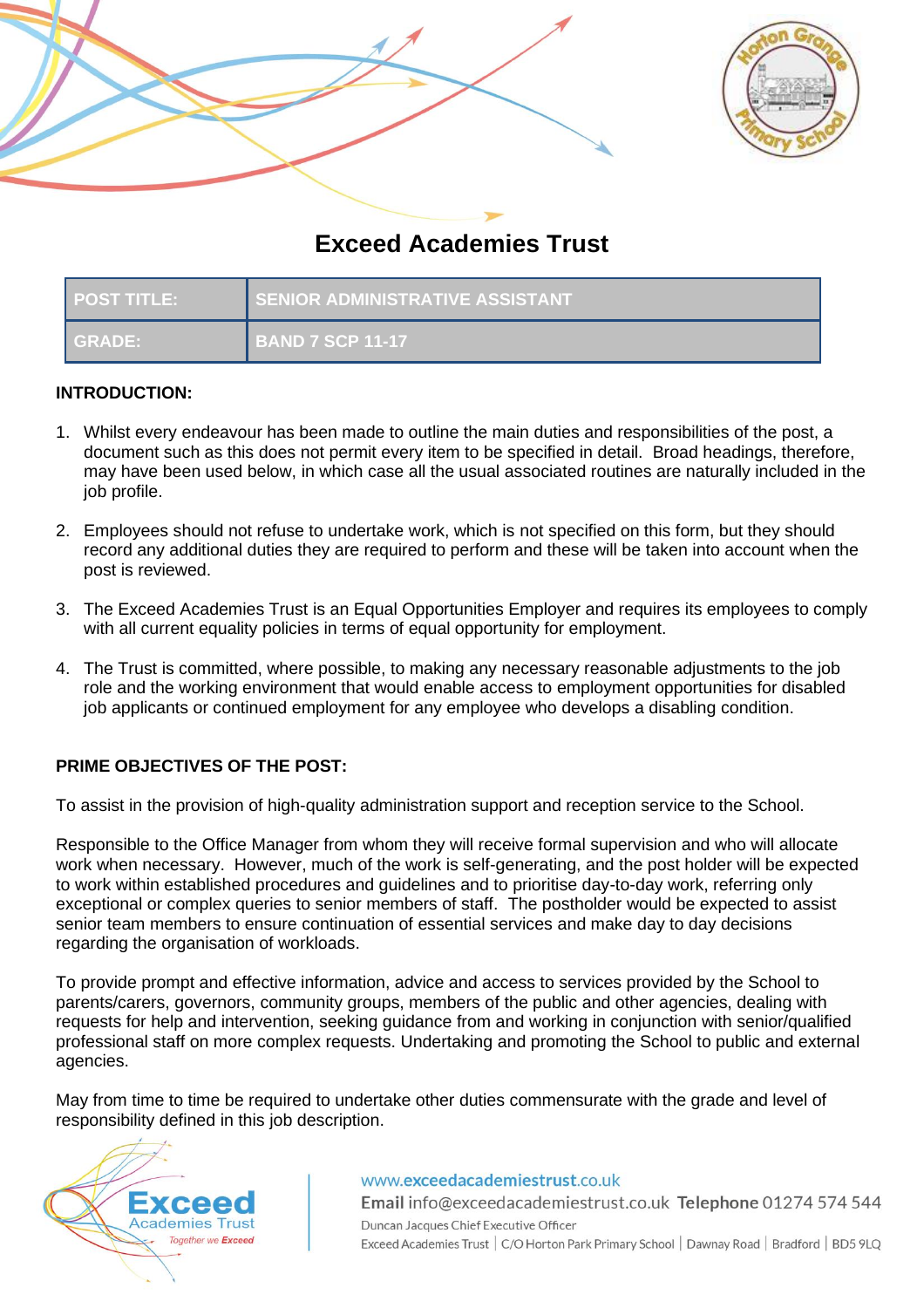



### **KNOWLEDGE AND SKILLS:**

(See Person Specification)

### **EFFORT DEMANDS:**

- Will work under supervision and will predominantly use own initiative, working to the priorities set by the Office Manager.
- To contribute to the overall ethos/work/aims of the school.
- Will make decisions regarding individual visitors/callers in terms of the advice and information provided, liaising with other staff within the school and assessing the level of urgency.
- To participate in in-school training and other training programmes as required and maintain personal and professional development in order to meet the changing demands of the post.

## **RESPONSIBILITIES:**

### **ORGANISATION**

- To give advice and guidance as appropriate, making decisions regarding individual visitors/callers in terms of the advice and information provided and making judgements within established procedures and guidelines, liaising with other staff within the school and assessing the level of urgency.
- Frequently dealing with both routine and complex enquires. Given the changing needs of the school, workloads can vary to involve less routine tasks and the post holder will be expected to undertake these with minimum supervision as they arise, verifying/authorising action where applicable, liaising with senior members of staff on more complex issues if necessary.
- Contribute to the planning, review and organisation of support service systems, procedures and policies; participating in specialist groups to contribute to the resolution of issues, assisting in the development of new procedures and addressing new issues or operational methods whilst supporting work on one off projects.
- To support/assist in the supervision of less experienced staff, students on work experience, trainees and voluntary helpers.
- Training new and existing members of staff.
- Undertake reception duties, answering complex telephone and face to face enquiries and signing in visitors.
- Assist with pupil first aid/welfare duties, looking after sick pupils, liaising with parents/staff etc.
- Assisting with arrangements for visits by school nurse, photographer etc.



www.exceedacademiestrust.co.uk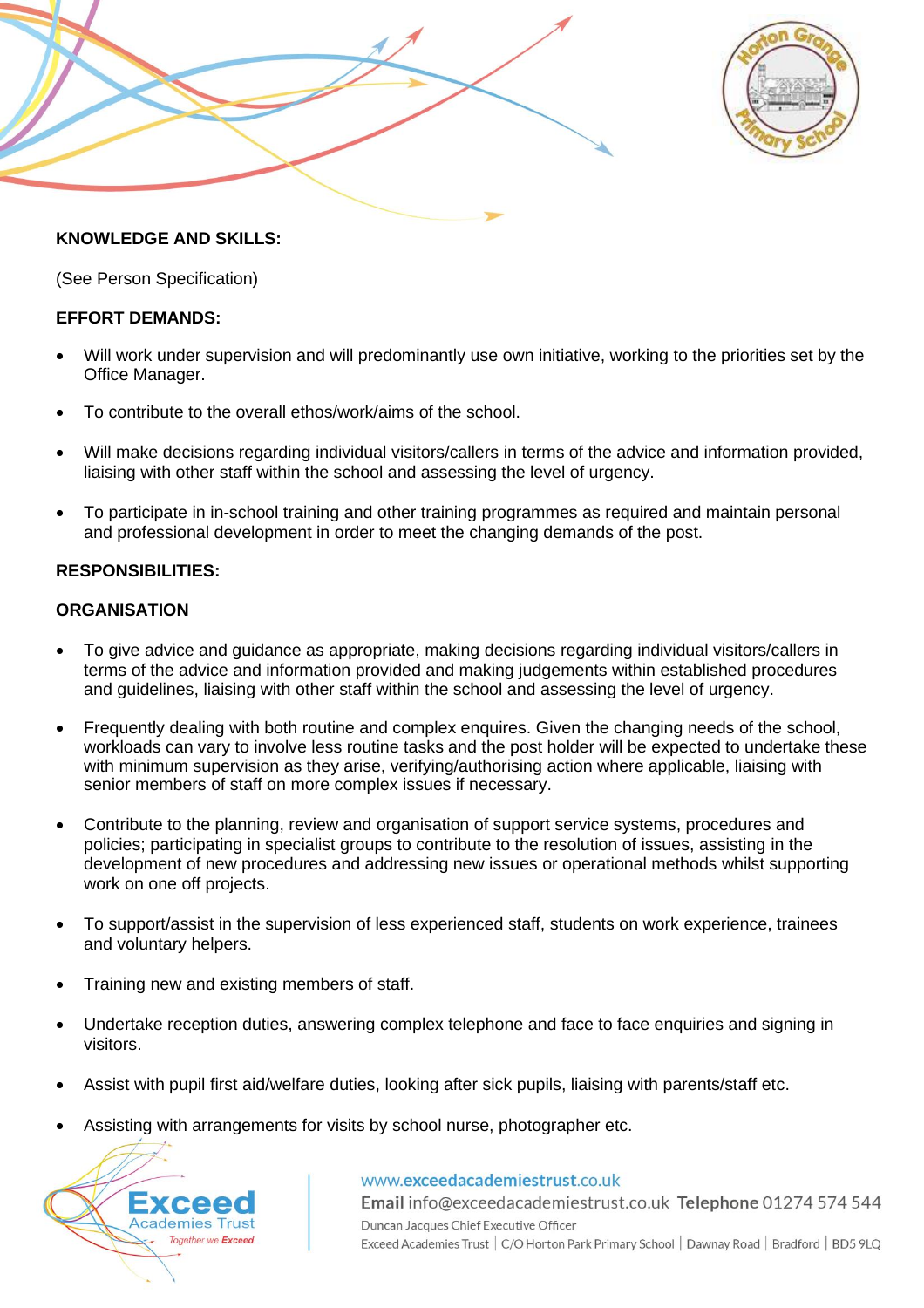



## **ADMINISTRATION**

- Provide a comprehensive administration service e.g. record and circulate messages to other members of staff, diary management, photocopying, filing, scanning, emailing, complete routine forms.
- Create and maintain manual/electronic filing and information systems, including those of outside agencies e.g. DfE.
- Maintain pupil & staff records on SIMs.
- Complex data inputting of computerised records/management information systems, including HR/payroll/finance systems.
- Research, produce, analyse, interpret and interrogate data/information/detailed reports on a daily basis as appropriate to the school to facilitate the completion of internal/external performance requirements e.g. pupil data.
- Undertake typing, word-processing and complex IT based tasks, letters, memos, minutes etc.
- Undertake routine administration, e.g. responding to letters and emails/maintaining and updating distribution lists/registers/school meals/arranging and coordinating support team meetings as well as other school meetings on behalf of school staff and governors/room bookings/minute taking/retrieve and disseminate information as appropriate to the needs of the school.

#### **RESOURCES**

- Responsible for the safe keeping of office equipment and secure storage of supplies.
- Operate office equipment e.g. photocopier, computer, franking machine

### **OTHER**

- Use good common sense and initiative in all matters relating to the conduct and behaviour of individuals, groups of pupils and whole classes; the correct use and care of materials by individual and small groups of pupils, the safety, mobility (if required) and hygiene and well being of the pupils.
- Recognise own strengths and areas of expertise and use these to advise and support others.
- Support work on one off projects.
- Make travel arrangements.
- Assist in the organisation and arrangements of school events/trips etc.
- Assist with marketing and promotion of the school.
- Preparing refreshments and clearing away.
- Receiving and escorting visitors around the School.
- To be responsible for reporting building maintenance in accordance with health and safety requirements.



#### www.exceedacademiestrust.co.uk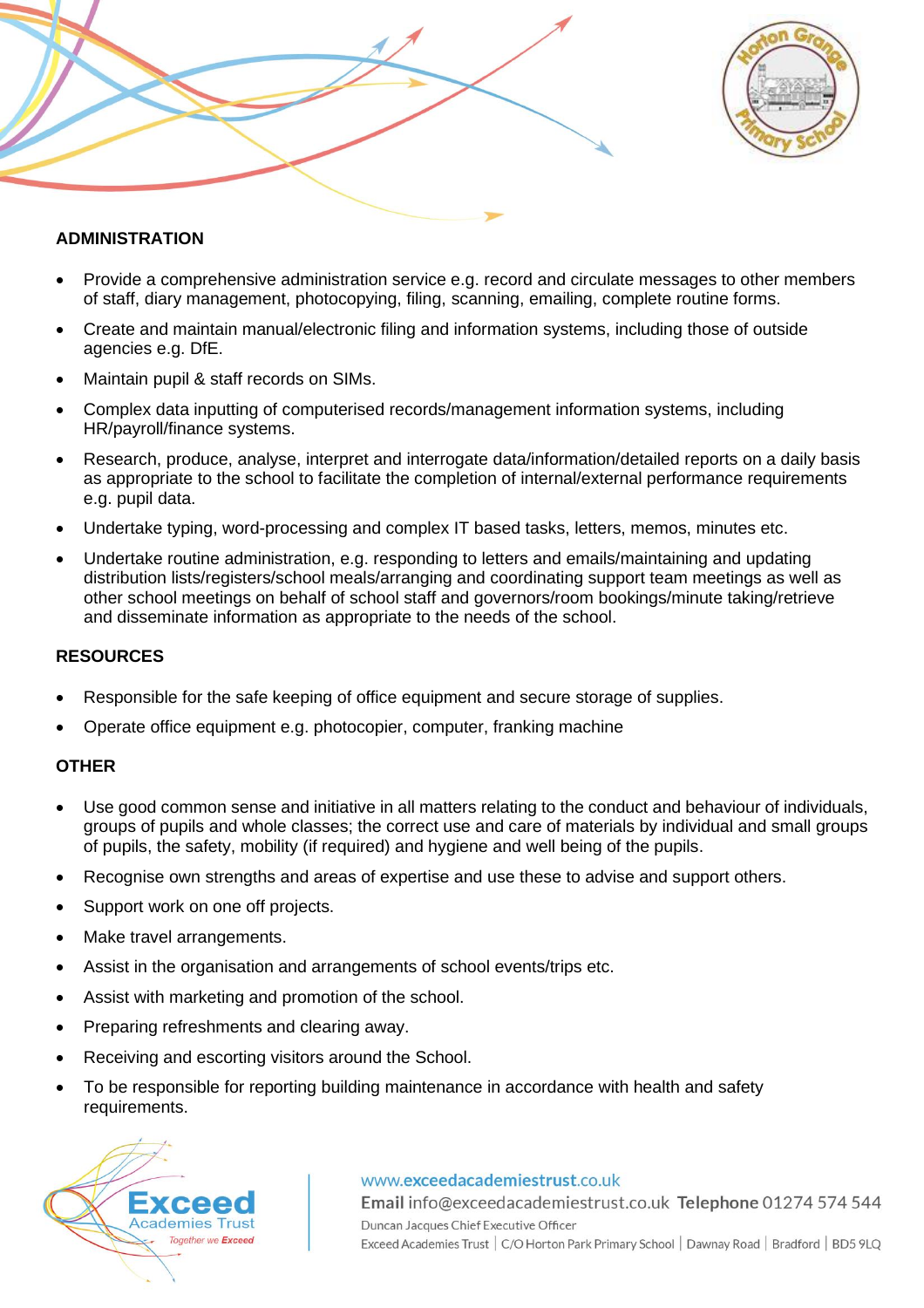



## **ENVIRONMENTAL DEMANDS/WORKING CONDITIONS:**

- Available to work during school hours during term time and a willingness to be flexible as may be required to attend staff meetings/training sessions outside of usual hours.
- Will have contact with members of the public/other professionals e.g. teaching staff, governors, parents/carers, community groups, local education authority, external providers etc.
- The post holder may occasionally be subjected to antisocial behaviour from members of the public/parents/site users.
- This post may include a degree of manual lifting and handling. You are expected to be aware of health and safety polices and procedures and frequently assess your ability to carry out the lifting tasks required of you.
- Report all concerns to an appropriate person.

### **Fluency Duty**

In line with the Immigration Act 2016; the Government has created a duty to ensure that all Public Authority staff working in customer facing roles can speak fluent English to an appropriate standard.

For this role the post holder is required to meet the Intermediate Threshold Level

#### Intermediate Threshold Level

The post holder should demonstrate:

- They can express themselves fluently and spontaneously with minimal effort and,
- Only the requirement to explain difficult concepts may hinder a natural smooth flow of language.

### **SPECIAL CONDITIONS OF SERVICE:**

• No contra-indications in personal background or criminal record indicating unsuitability to work with children/young people/vulnerable clients/finance (An enhanced DBS check is required).

### **OTHER CONSIDERATIONS**

- To be aware of and comply with policies and procedures relating to child protection; being vigilant for signs that children may be being abused and to report any such suspicions to the school's nominated Child Protection Co-ordinator or the Headteacher.
- To act in accordance with the Data Protection Act and maintain confidentiality at all times e.g. access to staff/student/parent and carers files.
- Accept and commit to the principles underlying the Schools Equal Rights policies and practices.
- Be able to perform all duties and tasks with reasonable adjustments, where appropriate, in accordance with the Equality Act.
- Must be legally entitled to work in the UK.



#### www.exceedacademiestrust.co.uk